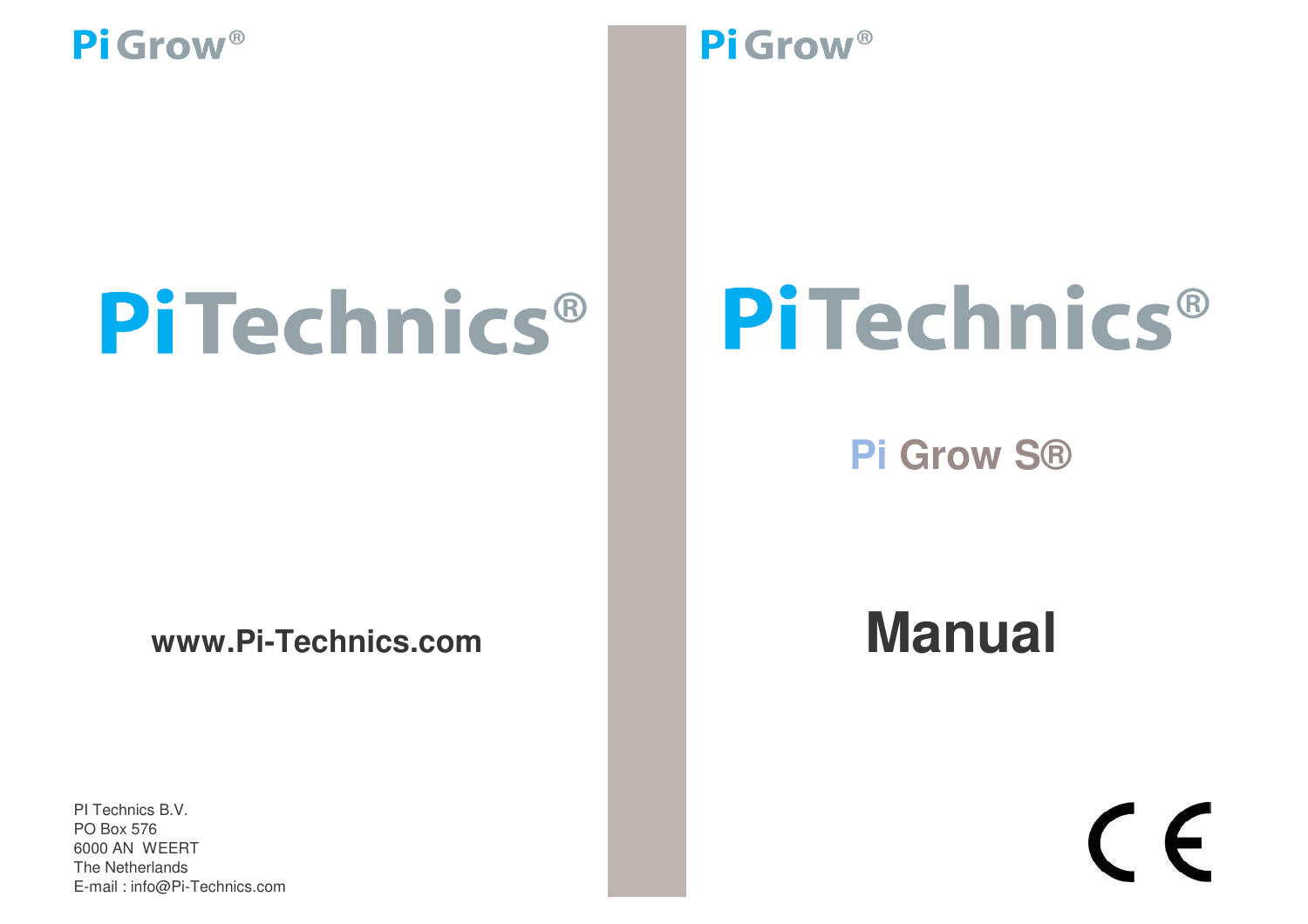#### **Table**

| 1. General        | page 2 |
|-------------------|--------|
| 2. Installation   | page 3 |
| 3. Set-up         | page 4 |
| 4. Warranty terms | page 4 |

#### **1. General**

Thank you for purchasing your Pi-Grow S® unit, which is <sup>a</sup> high quality control unit for 2 high-pressure sodium lamps. When used correctly , the set and the lamps connected to it will provide many hours of service.

Please read it carefully before starting to use This manual contains instructions relating to equipment use and maintenance.

the product and ensure that others who use this set also read these instructions and take all the precautionary measures required.

as improper use. This set has been designed exclusively to control high pressure sodium lamps such as the Philips PIA Green Power 600Watt. The device may only be used for the purpose for which it has been designed and is intended, all other applications will be categorised

by carelessness or failure to observe the manufacturer's instructions when operating The manufacturer is not liable for damage to property or personal injury that is caused or installing the Pi-Grow S® unit.

# PiTechnics®

### Pi Grow<sup>®</sup>

Please visit our web site for more information about the products offered by:

# **PiTechnics**®

#### **www.Pi-Technics.com**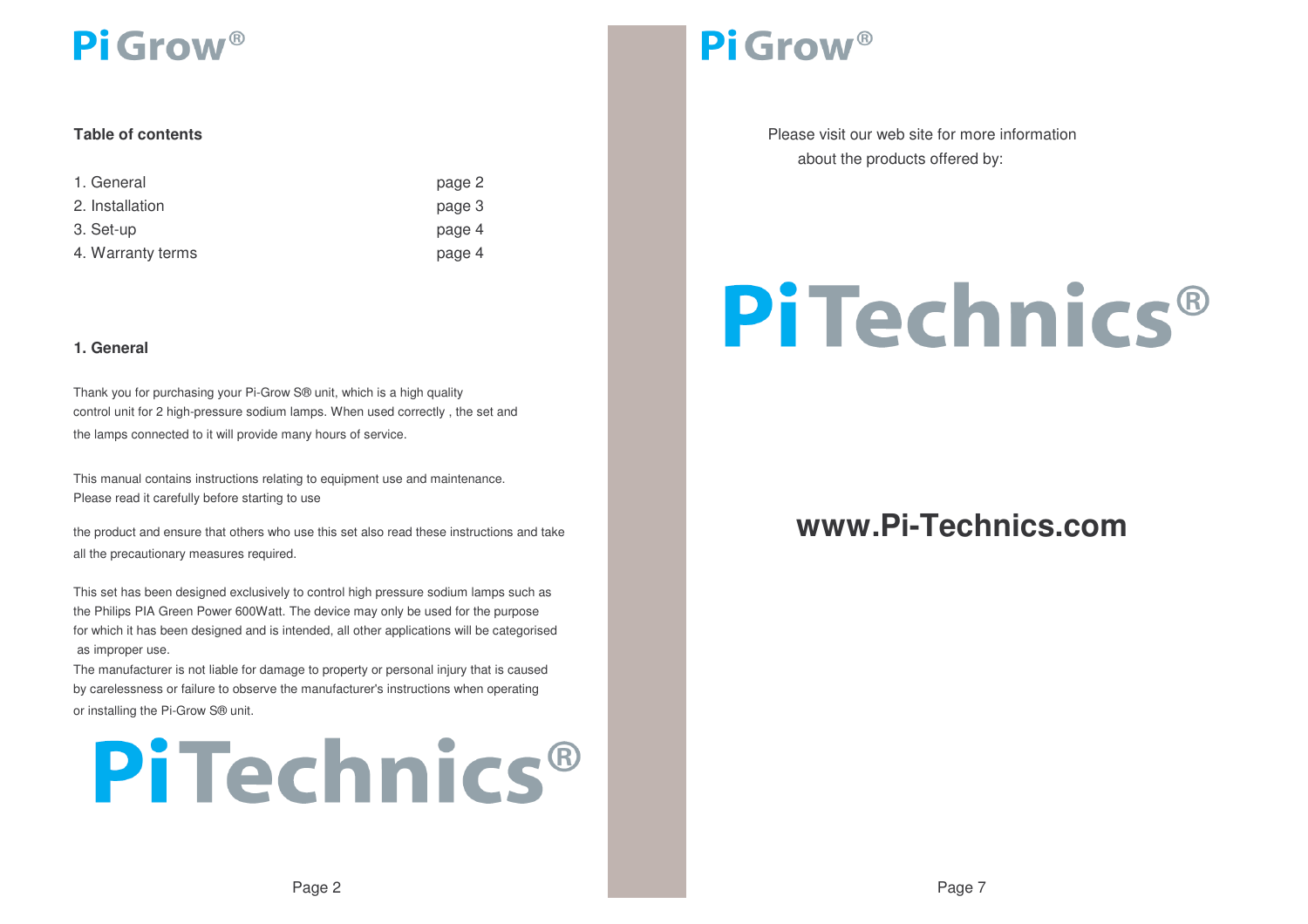Stamp

PiTechnics®

| Send this warranty card together with:   |
|------------------------------------------|
| - A copy of the original purchase recipi |
| Your details:                            |

Name:

|   | Adress:           |
|---|-------------------|
|   | Postal code:      |
| ⌒ | Town/city:        |
|   | Telephone number: |

PI Technics B.V.

PI Technics B.V.

F.a.o. Warranty Department

F.a.o. Warranty Department

PO Box 576 Box 576 6000 AN Weert The Netherlands

6000 AN Weert<br>The Netherlands

Pi Grow<sup>®</sup>

#### **2. Installation**

- Make sure the control box is not connected to an electrical supply during installation: remove the plug from the wall socket.
- This system is rated to IP20 and may only be installed in <sup>a</sup> dry environment.
- The control box can be mounted to <sup>a</sup> sufficiently solid wall or partition using the six screws provided. Note that the control box weights <sup>a</sup> good 17 kg.
- Connect up the lamps using the cables and installation hardware. The cable glands are designed to relieve strain on the cables. Tighten the glands to im mobilise the cables in position.

#### **2.1 T e c h nic al d ata**

Pn= 12 00W

Un= 230Vac, 50Hz

z ls= 16A

Page 3

Page 6

 $\mathcal{L}_\text{max}$ E-mail:

 $\blacksquare$